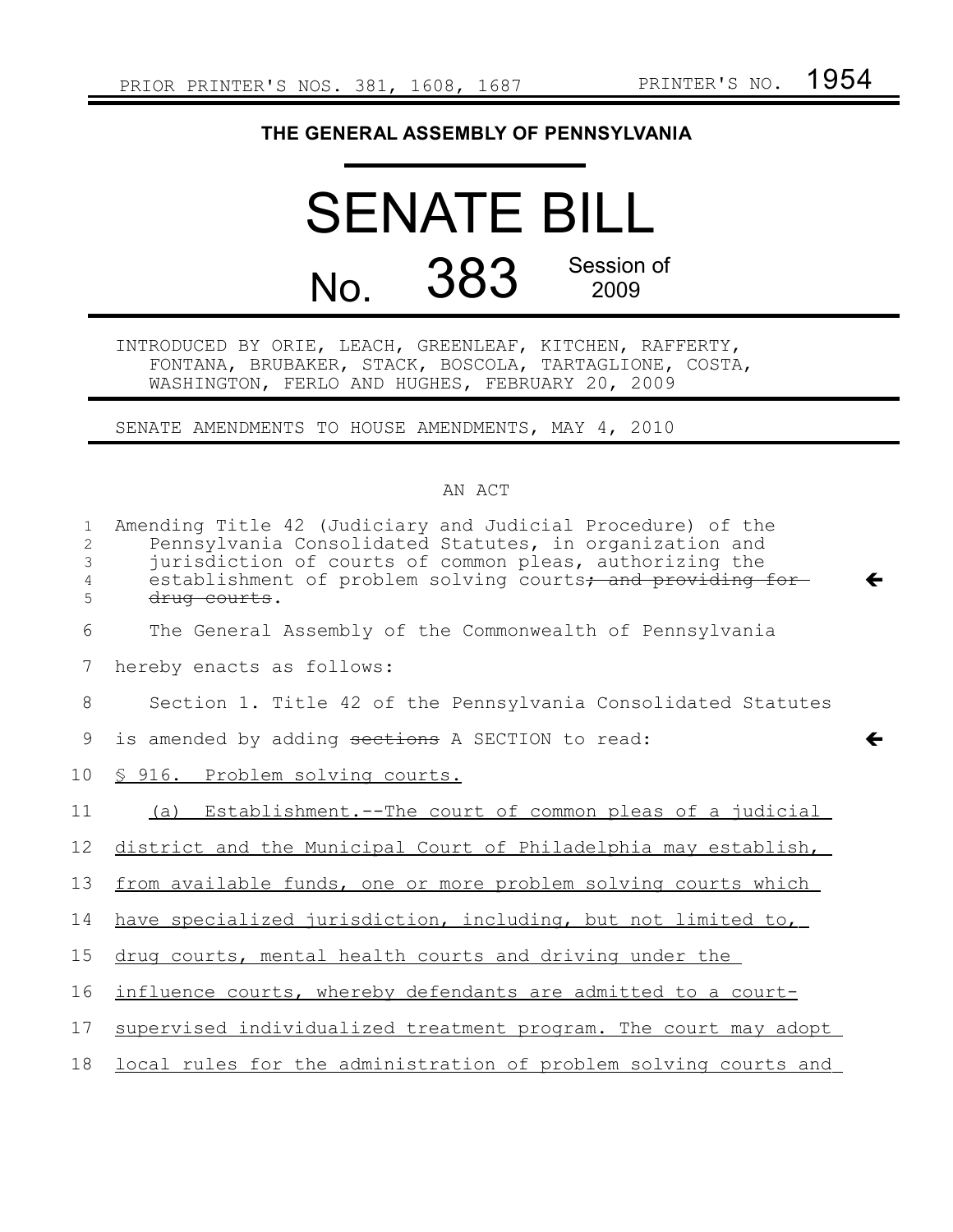| 1  | their related treatment services. The local rules may not be             |
|----|--------------------------------------------------------------------------|
| 2  | inconsistent with this section or any rules established by the           |
| 3  | Supreme Court.                                                           |
| 4  | Statewide problem solving courts coordinator.-- To the<br>(b)            |
| 5  | extent that funds are available, the Supreme Court may appoint a         |
| 6  | Statewide problem solving courts coordinator. The coordinator            |
| 7  | may:                                                                     |
| 8  | Encourage and assist in the establishment of problem<br>(1)              |
| 9  | solving courts in each judicial district.                                |
| 10 | Identify sources of funding for problem solving<br>(2)                   |
| 11 | courts and their related treatment services, including the               |
| 12 | availability of grants.                                                  |
| 13 | (3) Provide coordination and technical assistance for                    |
| 14 | grant applications.                                                      |
| 15 | Develop model quidelines for the administration of<br>(4)                |
| 16 | problem solving courts and their related treatment services.             |
| 17 | (5) Establish procedures for monitoring problem-solving                  |
| 18 | courts and their related treatment services and for                      |
| 19 | evaluating the effectiveness of problem solving courts and               |
| 20 | their related treatment services.                                        |
| 21 | (c) Advisory committee.--The Supreme Court may establish,                |
| 22 | from available funds, an interdisciplinary and interbranch               |
| 23 | advisory committee to advise and assist the Statewide problem            |
| 24 | solving courts coordinator in monitoring and administrating              |
| 25 | problem solving courts Statewide.                                        |
| 26 | \$ 917. Drug courts.                                                     |
| 27 | Establishment. The court of common pleas of a judicial                   |
| 28 | <u>district and the Municipal Court of Philadelphia may establish a-</u> |
| 29 | drug court as a special criminal docket whereby defendants are           |
| 30 | admitted to a court supervised individualized drug treatment             |

 $\leftarrow$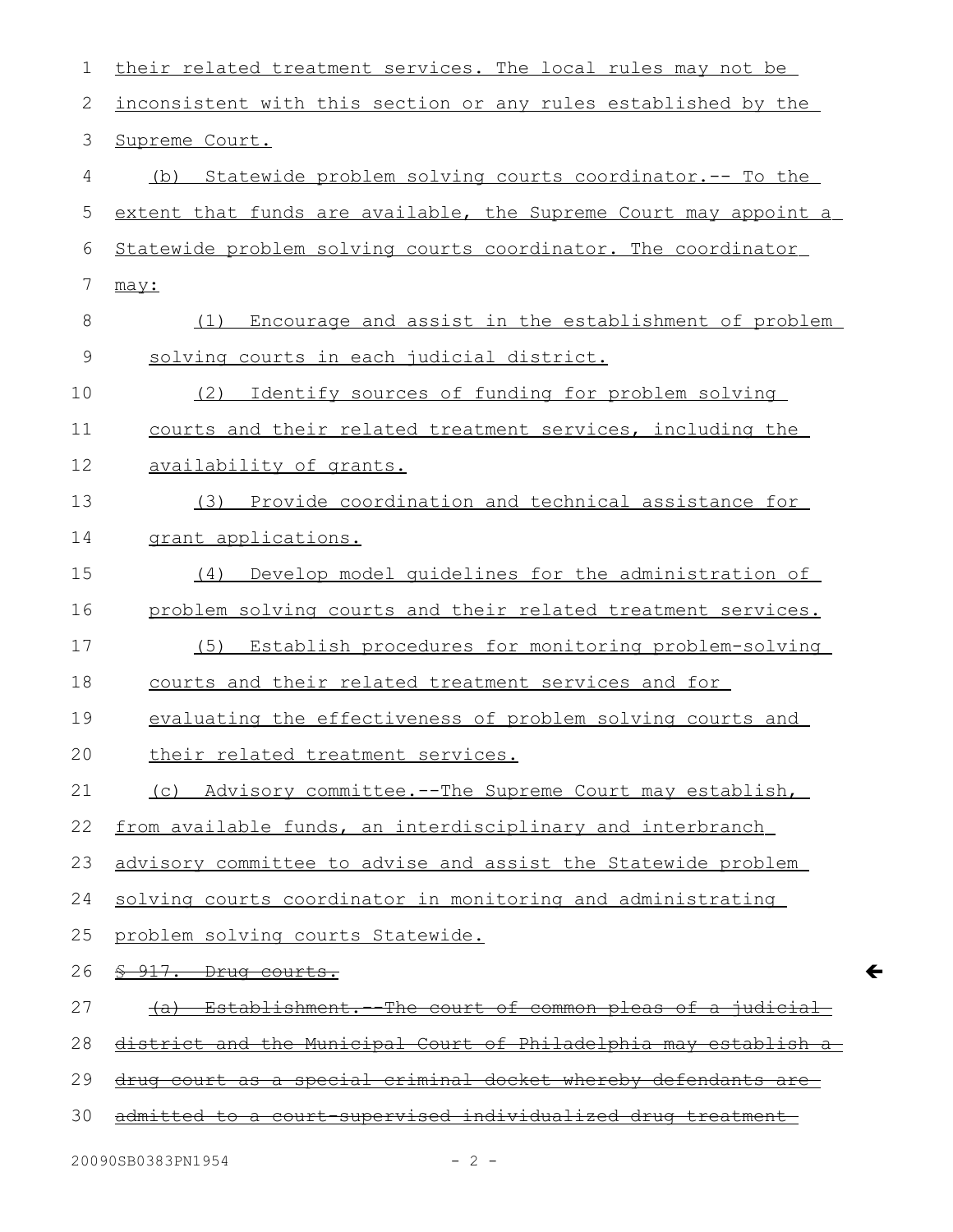| 1  | program. The court may adopt local rules for the administration        |
|----|------------------------------------------------------------------------|
| 2  | of the drug court and its related treatment services. The local-       |
| 3  | rules may not be inconsistent with this section or any rules           |
| 4  | established by the Supreme Court.                                      |
| 5  | (b) Statewide drug court coordinator. The Supreme Court may            |
| 6  | appoint a Statewide drug court coordinator. The Statewide drug-        |
| 7  | court coordinator may:                                                 |
| 8  | (1) Encourage and assist in the establishment of a drug-               |
| 9  | <del>court in each judicial district.</del>                            |
| 10 | (2) Identify sources of funding for drug courts and                    |
| 11 | their related treatment services, including the availability           |
| 12 | <del>of grants.</del>                                                  |
| 13 | <del>(3) Provide coordination and technical assistance for-</del>      |
| 14 | grant applications.                                                    |
| 15 | Develop model quidelines for the administration of<br>$\leftarrow$     |
| 16 | drug courts and their related treatment services.                      |
| 17 | $+5$ )<br>Establish procedures for monitoring drug courts and          |
| 18 | their related treatment services and for evaluating the-               |
| 19 | effectiveness of drug courts and their related treatment-              |
| 20 | <u>services.</u>                                                       |
| 21 | (c) Advisory committee. The Supreme Court may establish an             |
| 22 | <u>interdisciplinary and interbranch advisory committee to advise-</u> |
| 23 | and assist the Statewide drug court coordinator in monitoring          |
| 24 | and administrating drug courts Statewide.                              |
| 25 | (d) Imposition of surcharge. A defendant convicted of a                |
| 26 | <u>drug related or alcohol related offense in a judicial district-</u> |
| 27 | in which the court has established a drug court may be ordered         |
| 28 | by the court to pay a surcharge of \$25 which shall be collected       |
| 29 | <u>in the same manner as other court costs. In addition to any-</u>    |
| 30 | grants or other money that may become available through public-        |